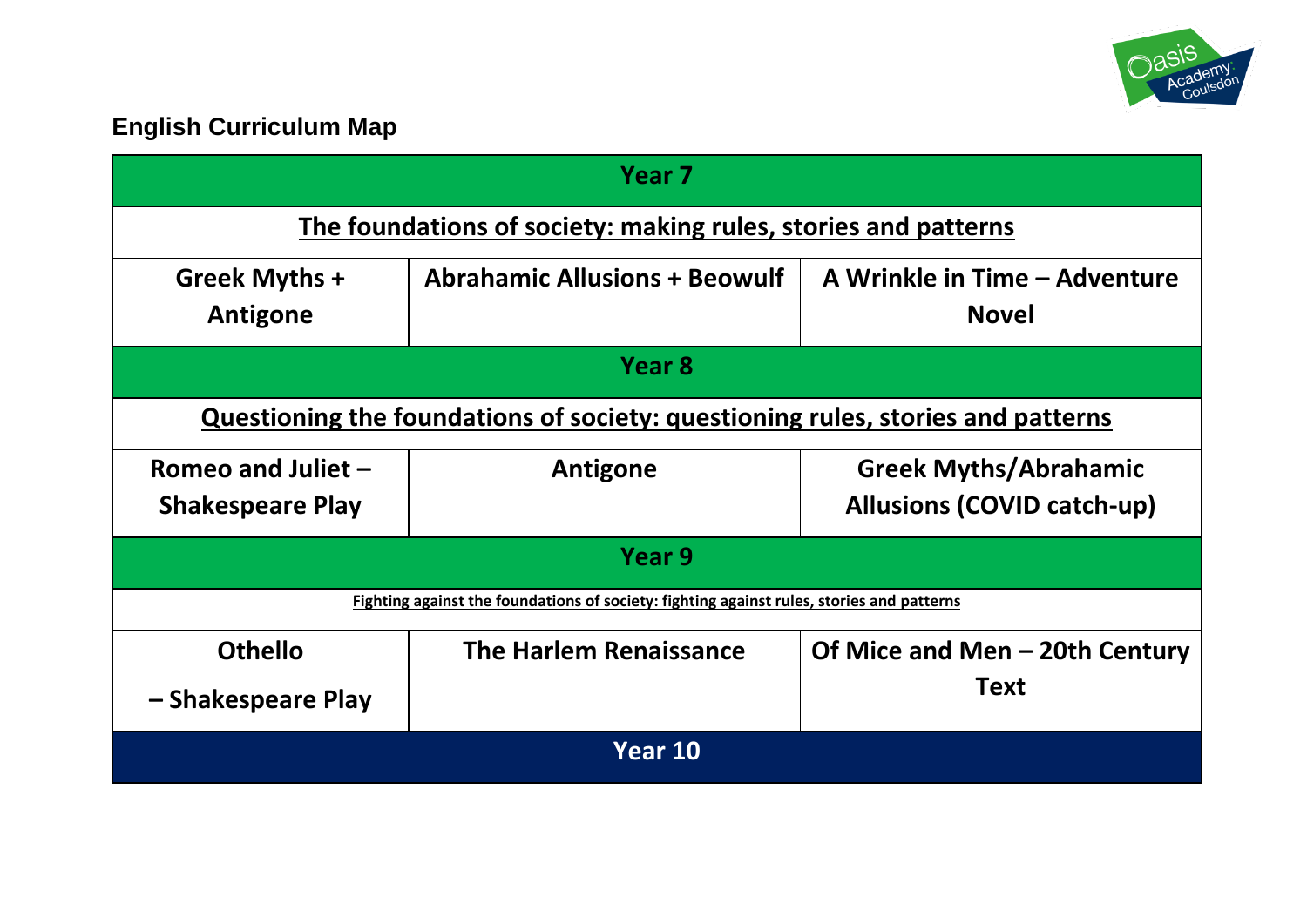

| From feudalism to fighting for freedom: analysing, evaluating and creating rules, stories and patterns |                                               |                           |                                                              |  |
|--------------------------------------------------------------------------------------------------------|-----------------------------------------------|---------------------------|--------------------------------------------------------------|--|
| <b>Macbeth</b><br>- Shakespeare Play                                                                   | <b>A Christmas Carol</b><br>- Victorian Novel | <b>Fiction - Language</b> | An<br>Inspector<br>$Calls -$<br><b>Modern</b><br><b>Text</b> |  |
| Year 11                                                                                                |                                               |                           |                                                              |  |
| Poetry – Power and<br><b>Conflict Anthology</b>                                                        | <b>Revision</b>                               | <b>Revision</b>           |                                                              |  |

# **Curriculum Intent**

**Our curriculum focuses on robust vocabulary instruction, challenging texts, and powerful questions. We believe that great English teaching needs rigour, precision and soul.**

## *Oasis Coulsdon English curriculum for Students and Teachers*

Our curriculum is built on rich literary texts. Students will read a wide range of classic texts – chosen to engage, challenge and excite them. We want students to finish Year 11 and choose A-Level English. We want students to see the academic potential of English at University and pursue careers in journalism, politics, law, and the creative arts. More importantly, we want our students to become analytical readers and critical, imaginative, individuals; individuals who express themselves fluently in written and spoken English.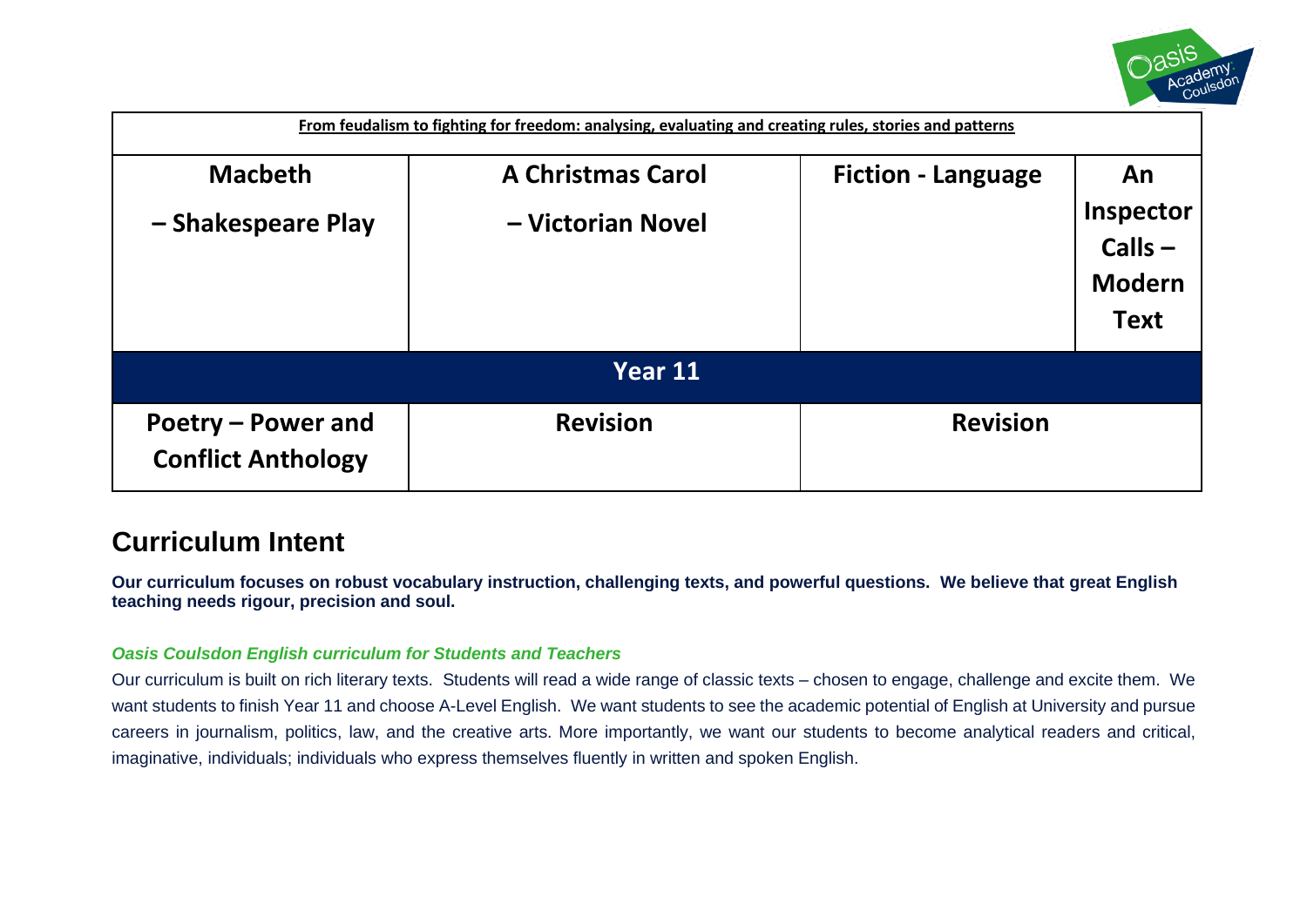

Students have complete access to a high-quality curriculum – developed by experienced and successful English leaders and practitioners. We have structured a complete interleaved curriculum, from fortnightly formative writing, to termly assessments and GCSE Mock exams.

The Oasis Coulsdon English Faculty is a co-planning environment where we work together to provide the highest quality materials to give all students and teachers confidence, create consistency and also allow the time for more important thinking and reflection on Key Stage learning and pedagogy.

#### *This is backed up by the Oasis Coulsdon English Faculty's Vision:*

…to be the core leaders in developing character and competence in communication, accumulation of cultural capital and critical thinking skills through the delivery of a world-class, knowledge based and diverse English curriculum with a maximum impact for the individual student.

#### *Developed by the following Oasis Coulsdon English strategic priorities:*

#### **Reading Initiatives**

Effective strategies continually being developed and put in place to enable every student to become an effective and fluent reader - "Good readers make good writers"

#### **Oracy**

All students to develop their oracy skills in lesson time and the provision of extra-curricular activities - "Critical thinking in the analysis of facts to inform sound judgements"

#### **Cultural Capital**

Oasis Coulsdon English Faculty to be a fundamental component in the delivery of a wide ranging and diverse curriculum - "Essential knowledge that all students need to prepare for their future success"